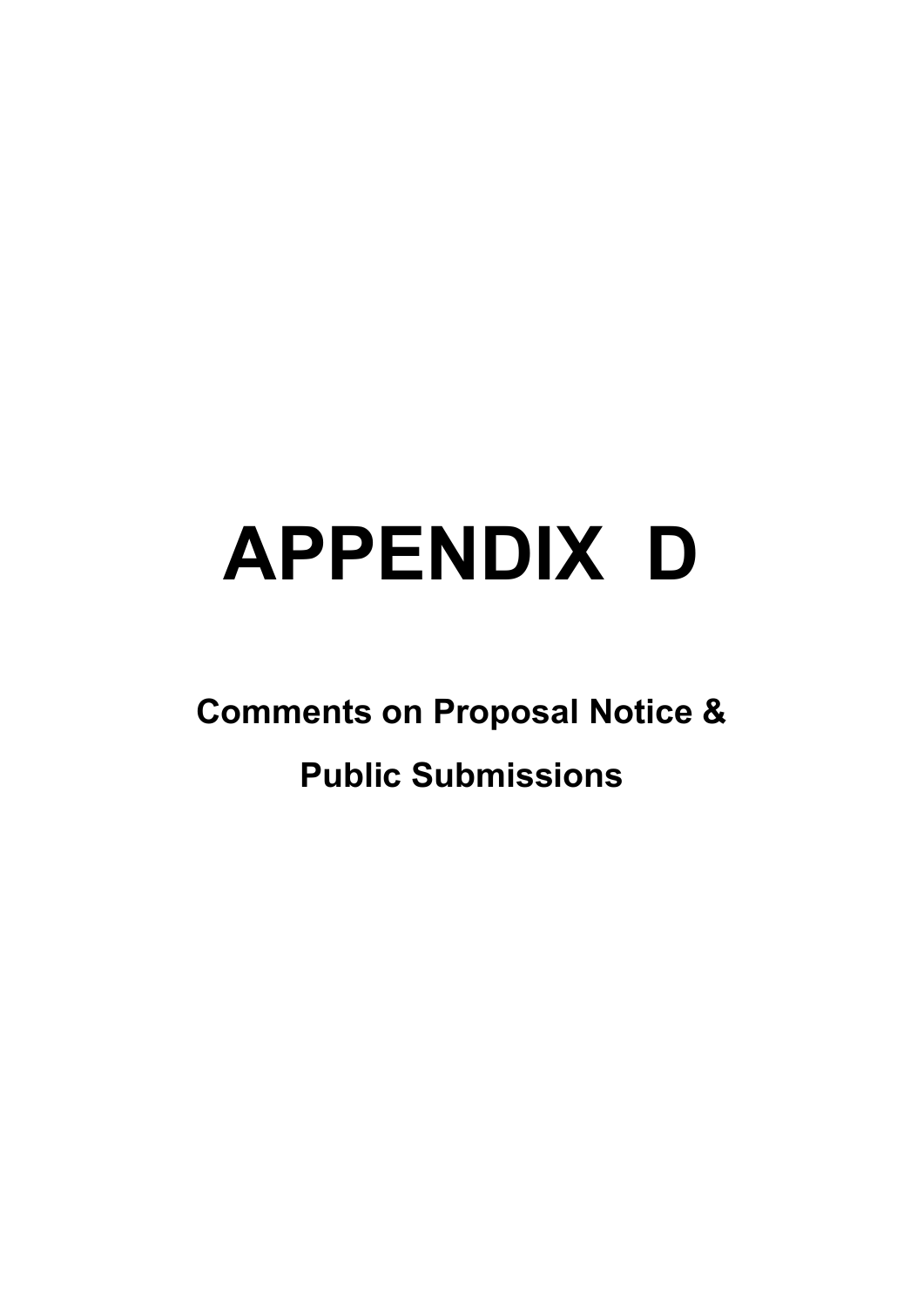# **LOCAL GOVERNMENT CHANGE COMMISSION Divisional Boundary Review of Gympie Regional Council**

The Gympie Regional Council advised its electoral divisions no longer meet the voter enrolment requirements set down in the *Local Government Act 2009*. As a result, the Minister for Local Government has referred the matter to the Change Commission for independent assessment.

The Change Commission has proposed changes to the Council's internal boundaries (divisions) following a period of public suggestions.

#### **INVITATION FOR COMMENTS ON THE PROPOSAL**

Comments on the Change Commission's proposal will be accepted until 5pm on 12 August 2019. Late submissions cannot be considered.

To view the proposal and make a submission, please see the Electoral Commission of Queensland's website: https://ecq.qld.gov.au/lgr/gympie or phone 1300 881 665.

When making a comment, please remember each division must have relatively the same number of voters (quota) to ensure each person's vote has the same value. The quota for the Gympie Regional Council is 4,592 with a lower limit of 4,133 (-10%) and an upper limit of 5,051 (+10%).

#### **Comments can be lodged through:**

*Finally Example Form*  $\sim$  **Email** *Finally Email* 

https://ecq.qld.gov.au/lgr/gympie LGCCsubmissions@ecq.qld.gov.au

**- Personal Delivery - Post** Electoral Commission of Queensland Local Government Change Commission Level 20, 1 Eagle Street, BRISBANE QLD 4000 GPO Box 1393, BRISBANE QLD 4001

**Submissions will be made available for public inspection**. To discuss any privacy concerns, please phone 1300 881 665.

Pat Vidgen PSM **Electoral Commissioner**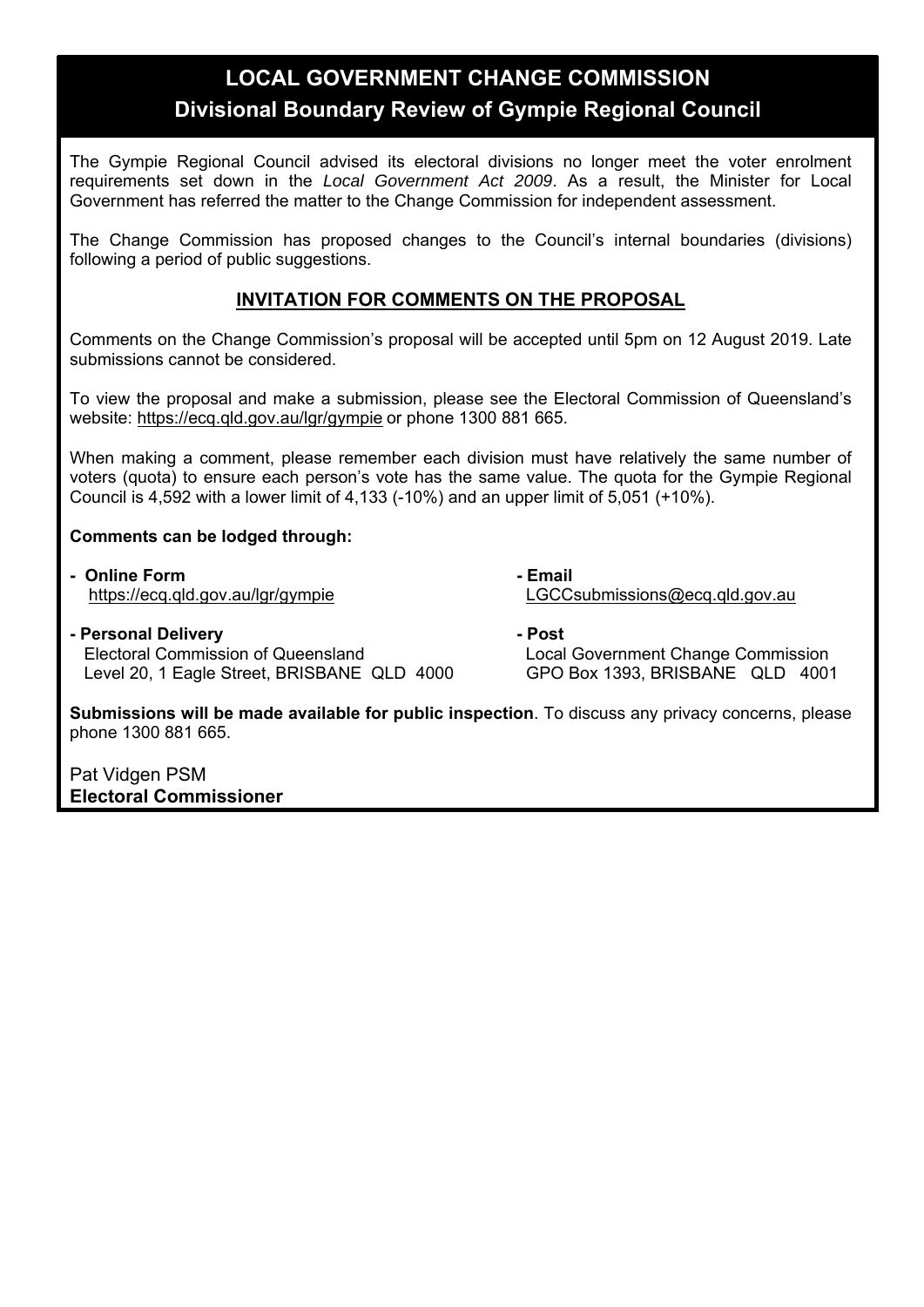# **Divisional Boundary Review of Gympie Regional Council List of Comments on the Proposal**

| Comment      | <b>Name / Organisation</b> |
|--------------|----------------------------|
| 1            | Wayne Sachs                |
| $\mathbf{2}$ | <b>Brian Williams</b>      |
| 3            | Jessica Milne              |
|              | Jamie Barnes               |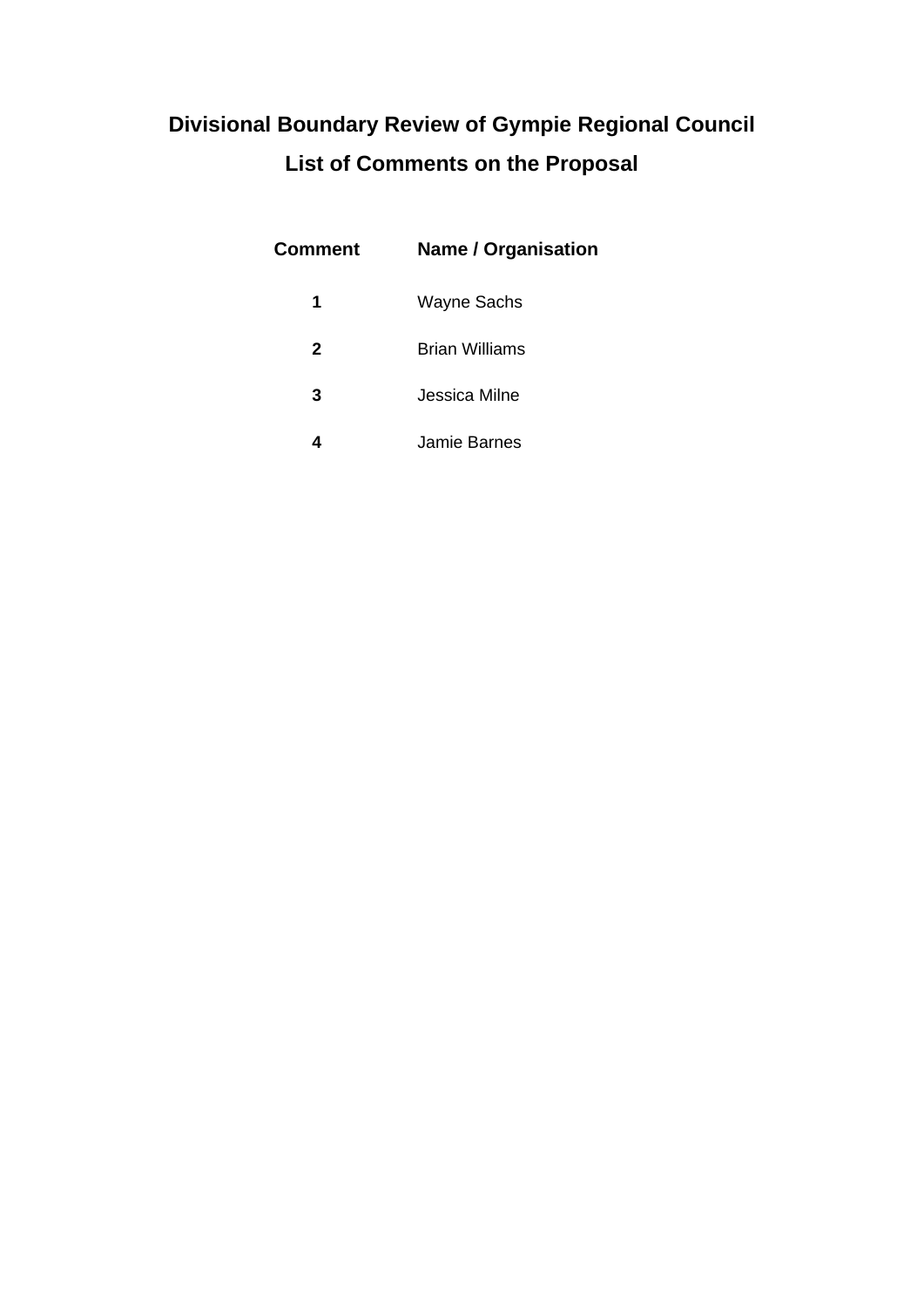**From:** Susie Sachs **Sent:** Thursday, 1 August 2019 7:30 AM **To:** LG CC Submissions **Subject:** Fwd: Gympie Regional Council Review

Begin forwarded message:

**From:** Susie Sachs **Subject: Gympie Regional Council Review Date:** 31 July 2019 6:35:15 am AEST **To:** ecq.qld.gov.au/lgr/gympie **Cc:** LGCC submissions@ecq.qld.gov.au

Good morning, I would like to submit a brief submission in relation to Gympie Regional Council, following on from the boundary review.

I have served three terms on both the Cooloola Shire (Gympie) and Gympie Regional Councils since 2000, and have always believed that an undivided council is far more cohesive and democratic. I believe that divisions should be abolished in favour of whole‐of‐area (non‐divisional) representation. There is always an argument for and against any system, however it has always been my view that divisions are not in the best interests of ratepayers, for a number of reasons. The two main reasons being that you allow everyone the opportunity to democratically elect the whole council with a better pool of talent, and secondly you don't have councillors working against each other when competing for funds, services or infrastructure.

The first Gympie Regional Council after amalgamation (2008‐2012) was undivided, and all of the councillors elected to that council who had experienced both systems believed that there was much more cohesion and excellent team work associated with an undivided council, with no infighting, flowing over to the public arena. Everyone worked together as one team, not divided. And every elected councillor, being elected by the region at large, had to take an interest in all areas of the region, not just their division.

So, in a nutshell, the benefits are:

1. Councillors elected much more democratically with all voters having a say in the makeup of their council

2. Councillors work together much more cohesively as a team

3. Councillors are required to take an interest in the whole region not just their division

4. Would attract a better pool of talent region‐wide

5. Eliminates competition between councillors for funding, services and infrastructure

6. Complements a preferential voting system to align across the entire region in a more democratic way.

Thankyou for your time to consider the above. Regards Wayne Sachs Gympie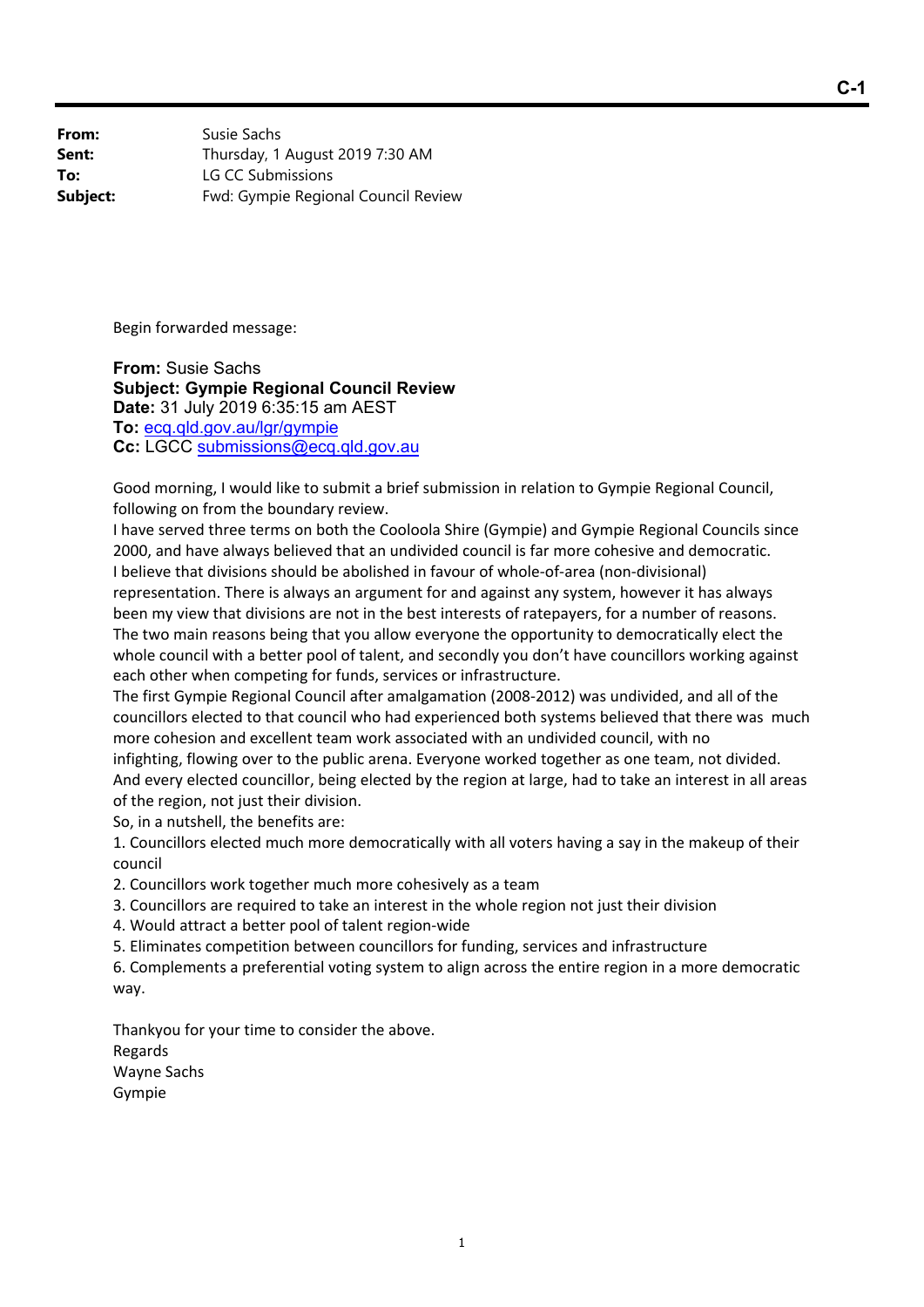| From:    | Brian                                                                       |
|----------|-----------------------------------------------------------------------------|
| Sent:    | Friday, 9 August 2019 5:00 PM                                               |
| To:      | LG CC Submissions                                                           |
| Subject: | Re: Boundary realignment Zone 1 Tin Can Bay, Cooloola Cove & Rainbow Beach. |

Hi ECQ,

The Brisbane based Boffins have made a substantial stuff up by placing the light Industrial area, The Community complex , The Men's shed & the Nursery into division 2! Obviously this mistake MUST be overcome. Suggest those involved have a hard look @ what The Cooloola Coast is all about well prior to next years GRC elections.

The Cooloola Coast Development group request that advise of a revision of the boundaries is to be carried out as a matter of course in the interest of this coastal area.

Your response would be appreciated re a revision of the boundaries between Division 1 & 2.

Many Thanks.

Brian Williams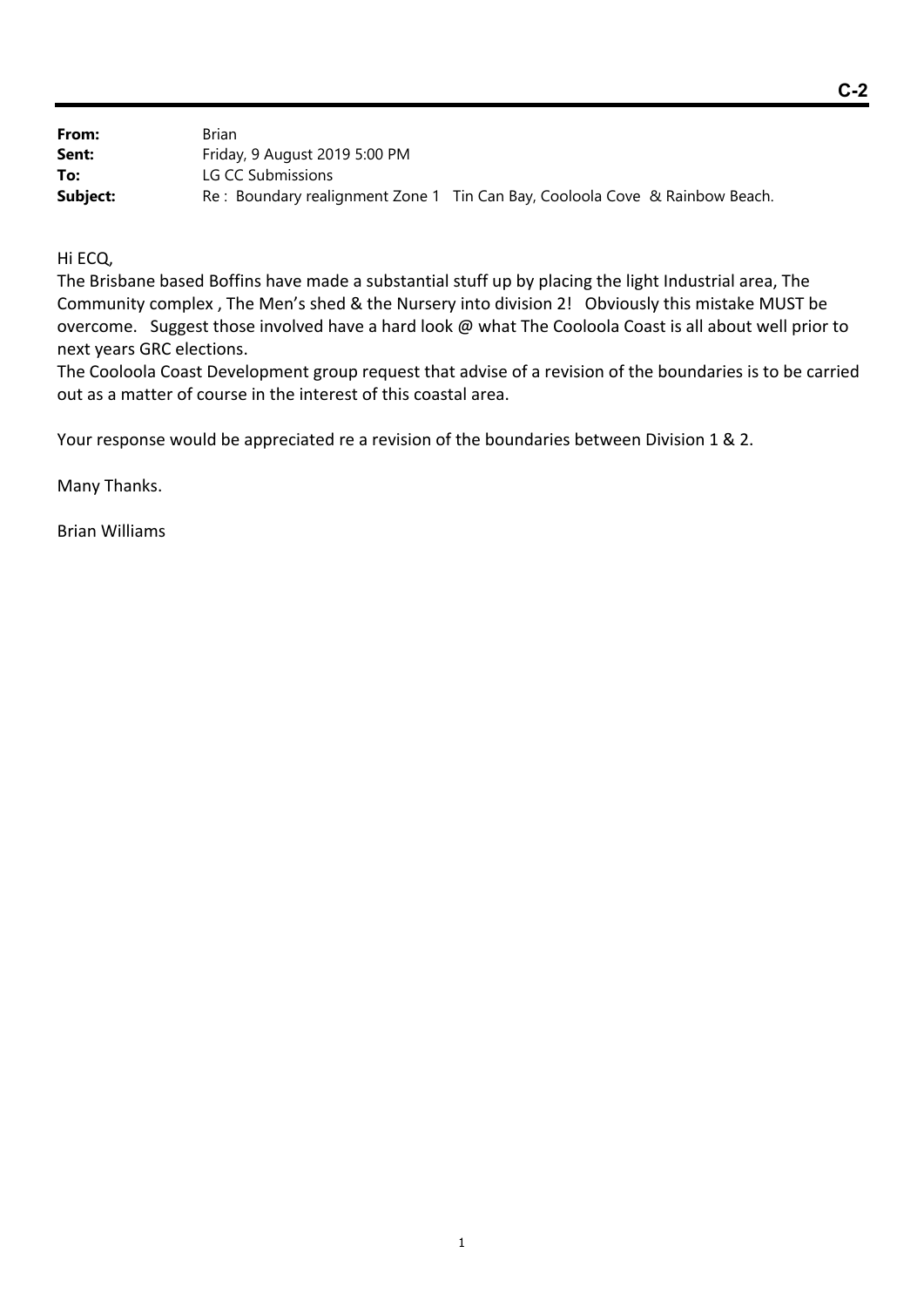| From:    | Brian                                                                       |
|----------|-----------------------------------------------------------------------------|
| Sent:    | Monday, 12 August 2019 4:52 PM                                              |
| To:      | LG CC Submissions                                                           |
| Subject: | Re: Boundary realignment Zone 1 Tin Can Bay, Cooloola Cove & Rainbow Beach. |

Hi Elise.

Thank you for your reply.

Quite frankly the obvious realignment starting in the east from where Queen Elizabeth Drive meets Rainbow Beach Rd . Rainbow Beach Rd to the intersection @ Tin Can Bay Rd, then to the Maryborough Rd West to a point where the Wide Bay Military reserve meets the road to Maryborough. Then return back along the Military reserve boundary to the Wallu area & then proceeds along the military reserve boundary to where it meets Snapper Creek.

By this realignment you will not divorce long term Wallu residents who are a part of coastal culture,The Coast Cemetery , the Water Tower , the Phone tower & those areas & buildings noted in my August 9 email as per attached.

This suggestion is a simple solving of mistakes made in the published boundary changes.

I hope these changes will be made well prior to GRC elections.

Regards.

Brian. Williams

**From:** LG CC Submissions **Sent:** Monday, August 12, 2019 9:40 AM **To:** Brian **Subject:** RE: Re : Boundary realignment Zone 1 Tin Can Bay, Cooloola Cove & Rainbow Beach.

Good morning Brian,

The Local Government Change Commission acknowledges receipt of your submission and thanks you for your contribution to the review process.

Regarding the proposed Divisions 1 and 2, the Change Commission has sought to reduce enrolment in Division 1 in line with the enrolment requirements of the *Local Government Act 2009*. See page 7 of the proposal for more information.

If there are any alternative boundaries you would like considered, please advise by return email. Please note comments on the proposal close at 5pm today.

For more information about the review or key dates, please see the ECQ website: https://ecq.qld.gov.au/lgr/gympie

Yours sincerely,

#### **Elise Arklay**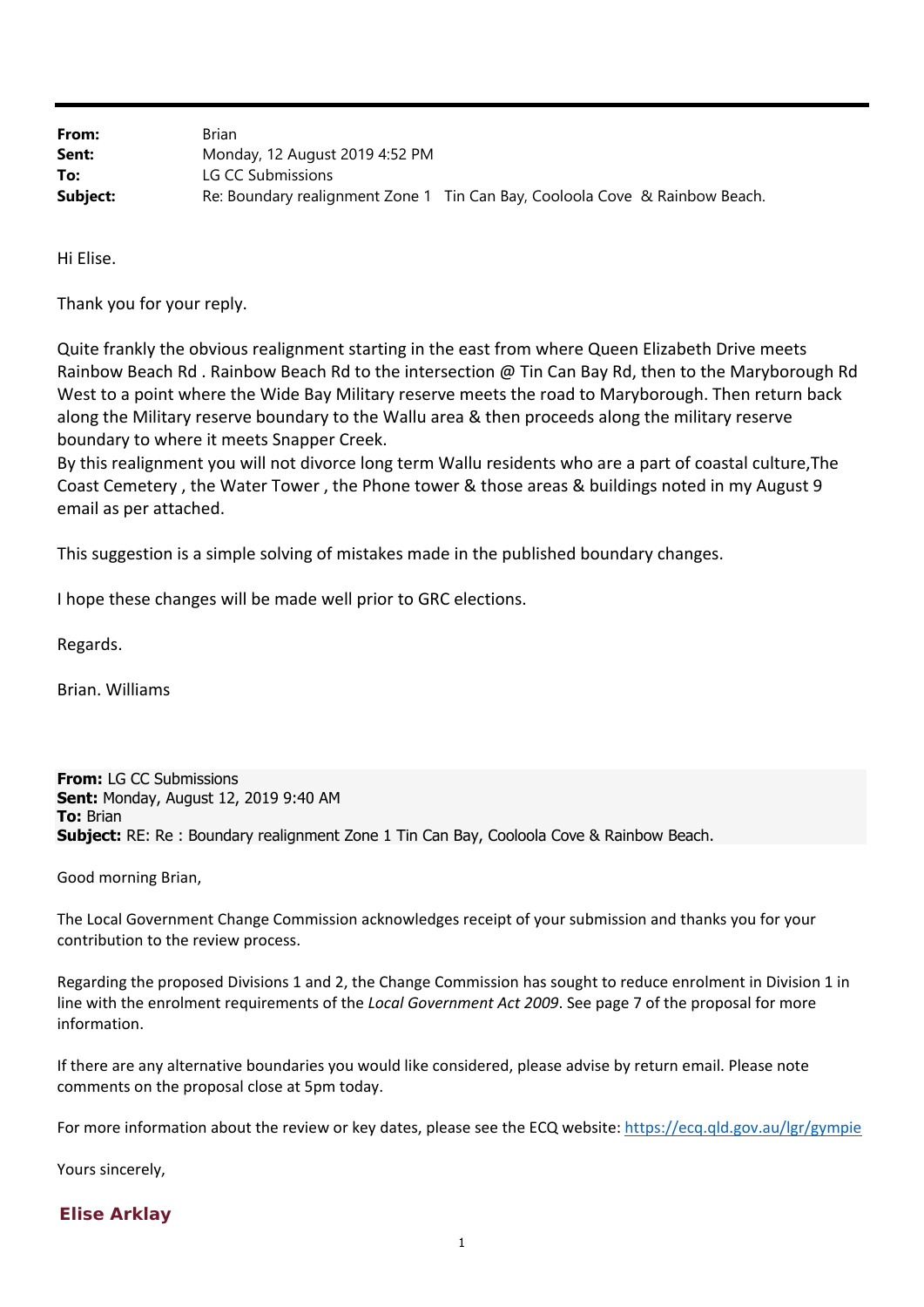#### **Secretary** Local Government Change Commission

1300 881 665

LGboundaries@ecq.qld.gov.au





**From:** Brian **Sent:** Friday, 9 August 2019 5:00 PM **To:** LG CC Submissions <LGCCsubmissions@ecq.qld.gov.au> **Subject:** Re : Boundary realignment Zone 1 Tin Can Bay, Cooloola Cove & Rainbow Beach.

#### Hi ECQ,

The Brisbane based Boffins have made a substantial stuff up by placing the light Industrial area, The Community complex , The Men's shed & the Nursery into division 2! Obviously this mistake MUST be overcome. Suggest those involved have a hard look @ what The Cooloola Coast is all about well prior to next years GRC elections.

The Cooloola Coast Development group request that advise of a revision of the boundaries is to be carried out as a matter of course in the interest of this coastal area.

Your response would be appreciated re a revision of the boundaries between Division 1 & 2.

Many Thanks.

Brian Williams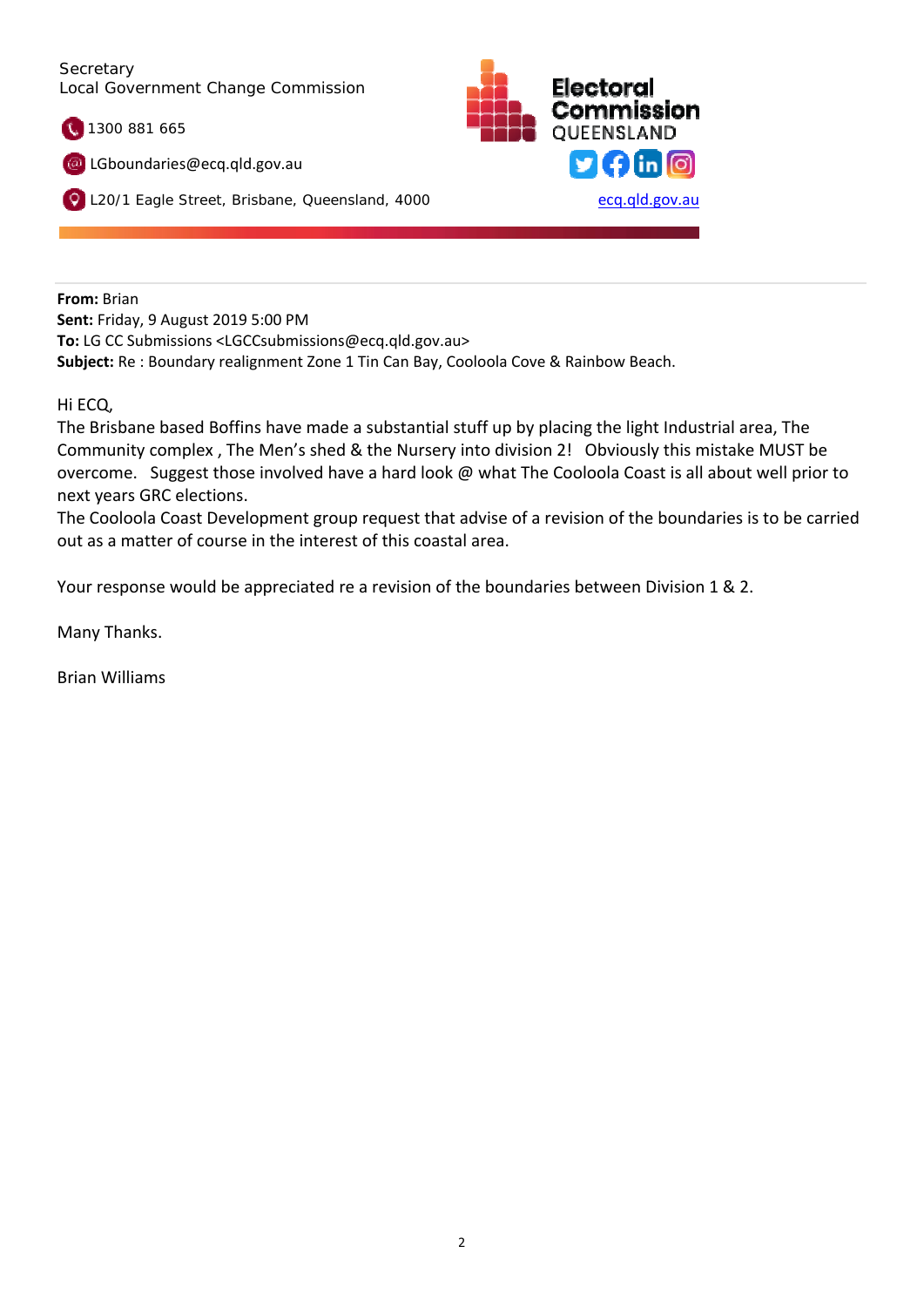# Local Government Change Commission Divisional Boundary Review of Gympie Regional Council Submission by Jessica Milne

I am writing in response to the Divisional Boundary Review of Gympie Regional Council and the effect these changes will have within Division 1. I have concerns that the proposed divisional boundaries made by the Local Government Change Commission (Change Commission) are not in the best public interest and do not allow for sensible further boundary changes that are anticipated in the near future due to projected population growth within Division 1. After reading the review I also independently consulted various residents, businesses and community groups affected by the move from Division 1 into Division 2 and have made the following observations-

- 1. Wallu may not have been viewed as having strong ties with the Cooloola Coast.
- 2. The Change Commission may not have been aware that by using the boundary lines of Riflefish Rd, Tin Can Bay Rd and Bayside Rd that there are several community groups and the whole of the Cooloola Cove Industrial Estate will be moved into Division 2 by simply being on the 'other side of the road.'
- 3. Proposed new divisional boundaries may not allow for sensible and definable boundary lines in a further anticipated split of Division 1 to satisfy legislative requirements in the future due to the projected population growth.

Geographically the Cooloola Coast is isolated from the rest of the Gympie Region Local Government area by the Great Sandy National Park, Toolara Forestry and Wide Bay Training Area. The Cooloola Coast is locally considered to include the townships of Tin Can Bay, Cooloola Cove, Rainbow Beach and the Wallu area. Access to the Cooloola Coast is by one main roadway; Tin Can Bay Rd, with both Rainbow Beach and Tin Can Bay being 'terminating destinations by road' however Rainbow Beach does have through traffic taking the barge to Fraser Island. Cooloola Cove is situated midway between and has direct road access to both the Tin Can Bay and Rainbow Beach townships. Cooloola Cove, Tin Can Bay and Wallu all lie within close proximity to one another while Rainbow Beach is separated by the Great Sandy National Park and located approximately 22km from Cooloola Cove and 30km from Tin Can Bay by road.

The Change Commission has projected population growth on the Cooloola Coast to be quite strong which will potentially put Division 1 out of quota in the near future and therefore against legislative requirements set out by the Local Government Act 2009. I am supportive to having divisions within a local government area, as it allows for communities to have an elected representative geographically responsible to be familiar with local issues. I also acknowledge that residents and businesses can contact any Councillor from any division to discuss council matters; especially if it is related to their portfolio, therefore it does not limit electors to having access to just one representative in Council.

I am opposed to the proposed divisional boundary that removes the Wallu area from the division containing the Tin Can Bay and Cooloola Cove townships. I would like the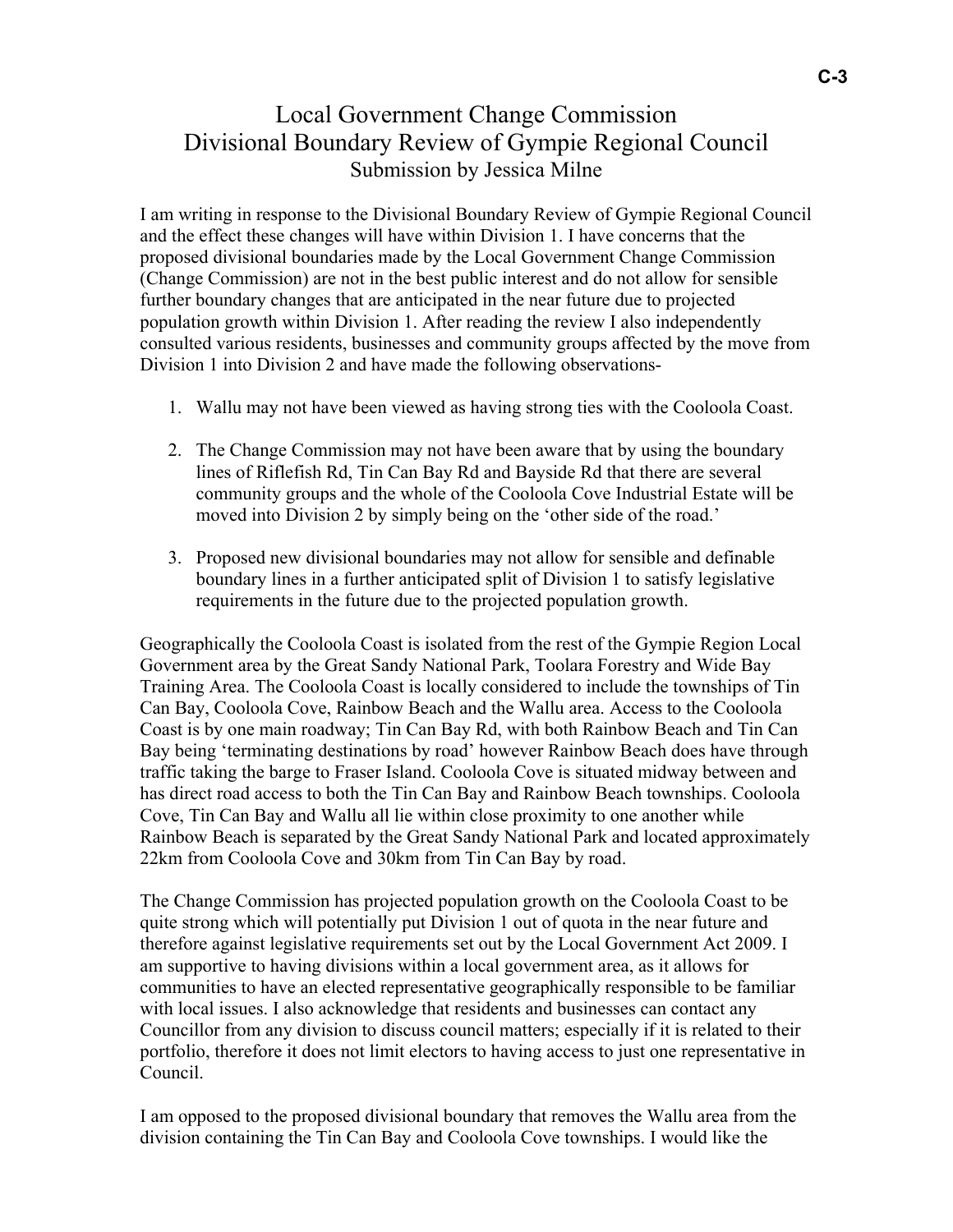Change Commission to consider the following before making a final determination on the proposed divisional boundaries, especially in Division 1.

## **Communities of Interest**

The Report outlined the Change Commission made a 'concerted effort to unite suburbs so that they are wholly contained within individual divisions.' The contraction of the western boundary of Division 1 has moved the area of Wallu to Division 2 as well as several community groups and businesses located between Tin Can Bay and Cooloola Cove. The affected community groups and businesses fall just outside the proposed boundary and may have not been considered when the Change Commission decided on using Riflefish Rd, Tin Can Bay Rd and Bayside Rd as boundary lines. All of the affected organisations have obvious strong social, economic, service and cultural ties to the Cooloola Coast area.

The area of Wallu is locally considered to be part of the coastal community with residents either shopping, working, schooling or socialising on the Cooloola Coast. All residents I spoke with felt they would be isolated if moved to Division 2 as Wallu has a relatively small population and they would be geographically separated from the rest of Division 2 by the Toolara Forestry. The Report considered the townships of Tin Can Bay, Cooloola Cove and Rainbow Beach to have 'unique seaside relationships' however the Cooloola Coast is locally considered to consist of two areas. These are-

- 1. Rainbow Beach and Inskip
- 2. Tin Can Bay, Cooloola Cove and Wallu

This is reflected by each area being represented by a separate Chamber of Commerce and Tourism.

## **Means of Communication and Serviceability**

The proposed Division 2 boundary to include the Wallu area involves only a small population and from my inquiries residents felt they would experience limited access to the elected political representative as there is little infrastructure and services at Wallu including limited mobile/internet access (several people I spoke to do not have service at all.)

The community groups and businesses I spoke with that fall just outside the proposed Division 1 boundary also felt they would experience limited access to the political representative due to the separation from the rest of Division 2.

This isolation is compounded by the fact the Cooloola Coast is a 'terminating destination' by road therefore it can be assumed that any Division 2 representative would not be passing by or through the area and would have to make a specific trip to service a small population.

## **Create Sensible and Definable Boundaries**

As outlined above, using Riflefish Rd, Tin Can Bay Rd and Bayside Rd may be definable on a map but they are not sensible as they unnecessarily exclude several community organisations and businesses from Division 1 with no real effect on quota.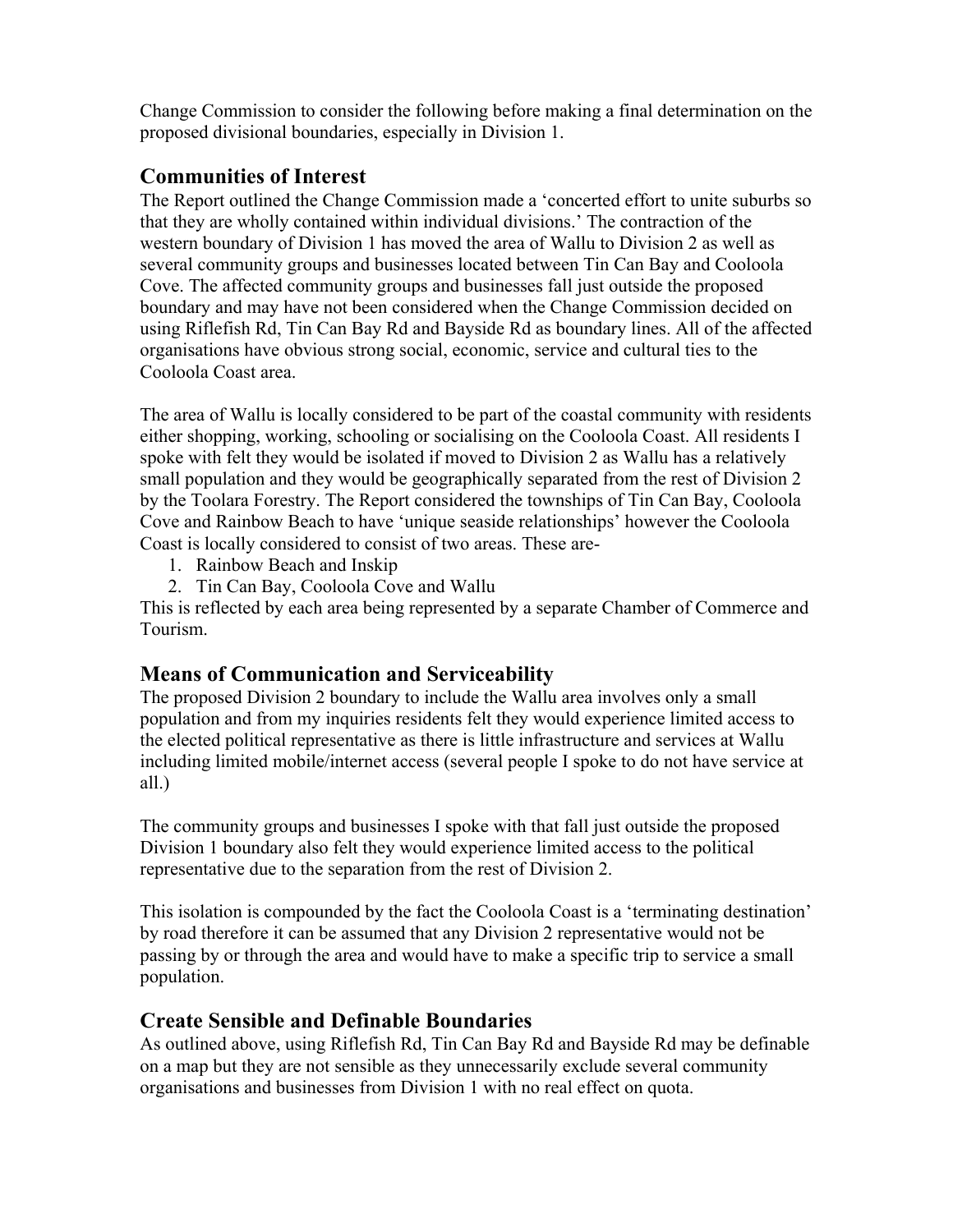The existing Division 1 boundary is shared with both Division 2 along the boundary of Maryborough Cooloola Rd and Gympie Rd (Tin Can Bay Rd) and with Division 5 along the Cooloola Locality/Toolara Forestry boundary. The proposed Division 1 boundary will be solely bordered by Division 2 which potentially limits further future boundary reduction and reallocation of enrolled electors out of Division 1 to just Division 2.

By defining the shared Division 1 and 2 boundary by Riflefish Rd, Tin Can Bay Rd, Bayside Rd and the Cooloola Cove Locality Boundary it appears that the Change Commission is anticipating, and preparing for, a projected future Division 1 split to occur in either the Tin Can Bay or Cooloola Cove townships and to be taken by Division 2.

### **Specific Requirements for Divisional Boundary Reviews**

While it would be preferred to keep all localities together as a whole Cooloola Coast division the legislative requirements combined with higher than Gympie Region average population growth means that a split between divisions on the coast will be inevitable.

I understand the aim of the reviews is to keep divisions within quota for as long as possible while also taking community interests into consideration. In preparation of the proposed boundary changes the Change Commission has adopted some very good public suggestions and has allowed for many areas to be united and other Divisions to be realigned in a manner that keeps the enrolment quota deviations within acceptable percentages that allow for fluctuation in projected population.

However, the Report acknowledges the fact that Division 1, even with the proposed constricted boundaries, will have a higher than typically preferred number of projected enrolled voters in 2024 at 8.23%. It is also noted the existing Division 1 enrolment projected deviation from quota will be still within legislative requirements in 2024 at 9.59%. Being a coastal community that has ample available land for residential development it can be assumed that there will be continual strong population growth so it is anticipated that Division 1 boundaries will have to be revisited in the near future regardless of the proposed new boundaries.

I believe to split any township on the Cooloola Coast would not be in the best interest of the community as it would potentially cause frustrating division within communities. The Change Commission has displayed a concerted effort to keep connected areas wholly within one division and it would be preferred that if there is to be a split on the Cooloola Coast then a whole township be moved to another division instead of dividing a community.

There are not enough enrolments for either identified area (Rainbow Beach/Inskip or Tin Can Bay/Cooloola Cove/Wallu) to form its own division at this time however if the projected population growth (and my maths) is correct the Tin Can Bay/Cooloola Cove/Wallu area could possibly have a quota (on the very lowest percentage deviation) within legislative requirements by 2024. This would however mean that the smaller township of Rainbow Beach and Inskip area would have to be moved to another division. The geographic location and layout of the Cooloola Coast communities around the inlet, combined with the isolation by being surrounded by the Wide Bay Training Area, Great Sandy National Park and Toolara Forestry does make it difficult to create sensible and definable boundaries that accommodate community interests.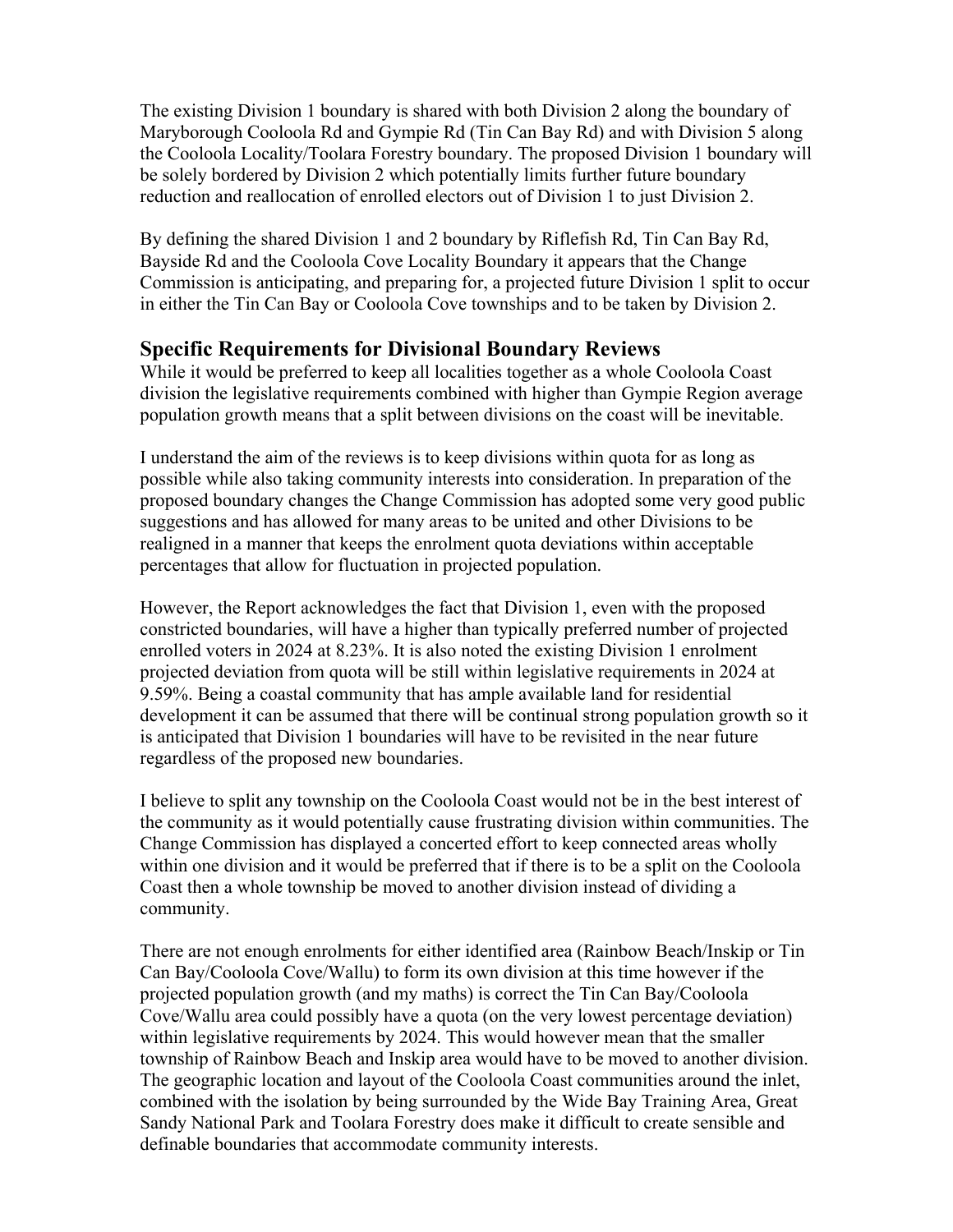The Rainbow Beach/Inskip area may by geographically the furthest community to move into another division but would allow the Tin Can Bay/Cooloola Cove/Wallu area to remain together. The Wallu area is limited in population growth due to non-developable bordering properties therefore a move to another division would not have a substantial long term effect on quota deviation unlike the other coastal townships which have predicted strong population growth.

With respect to the above considerations I suggest the following alternatives-

1. Keep the existing Division 1 boundary that runs south down the Maryborough Cooloola Rd, east along Gympie Rd (Tin Can Bay Rd) to approximately Coondoo Crk then southeast in a direct line to the Great Sandy National Park/Toolara boundary then following that to the Noosa Shire boundary and retain all of the Cooloola Coast communities being that of Wallu, Tin Can Bay, Cooloola Cove and Rainbow Beach in Division 1 as the projected enrolment quota deviation for 2024 is still within legislative requirements. This would allow for enrolment growth distribution over the 4 main Cooloola Coast localities to be accurately monitored over time. If growth in the Cooloola Cove, Tin Can Bay and Wallu areas are equal to or above the Change Commissions projections then a possible split on the Cooloola Coast could be made without dividing a township or area, as outlined above. By keeping Wallu in Division 1 for the time being would prevent the small population being prematurely moved between divisions and keep their strong ties with the Cooloola Coast politically represented. Division 2 would still remain within acceptable quota deviation after the removal of the projected 65 enrolled electors in Wallu.

Community groups and businesses on the 'other side of the road' of the proposed new Division 1 boundaries would no longer be affected by being moved to Division 2 which makes logical sense due to their close position between Tin Can Bay and Cooloola Cove.

Further to retaining the existing Division 1 boundary, it may be beneficial to have both Division 2 and Division 5 to remain bordering Division 1 so any future split can be absorbed by either division. This would require the Division 2 boundary to be retracted back to the existing boundary and the Division 5 boundary to be extended back out to the Cooloola/Toolara boundary.

- 2. If the Change Commission decides that the Wallu area must be moved into Division 2 then I suggest the Division 1 boundary be extended to follow Snapper Creek southwest from the inlet to the Tin Can Bay Rd then west to the Rainbow Beach Rd, east along the Rainbow Beach Rd then follow the Cooloola Locality Boarder around to the Noosa Shire boundary. I believe this would not really affect the quota deviation percentage however would allow for several community groups and the Cooloola Cove Industrial Estate to remain in Division 1 where they have strong community ties.
- 3. To prevent a further review of divisional boundaries within the Gympie Region Local Government Area due to the possibility of Division 1 being out of quota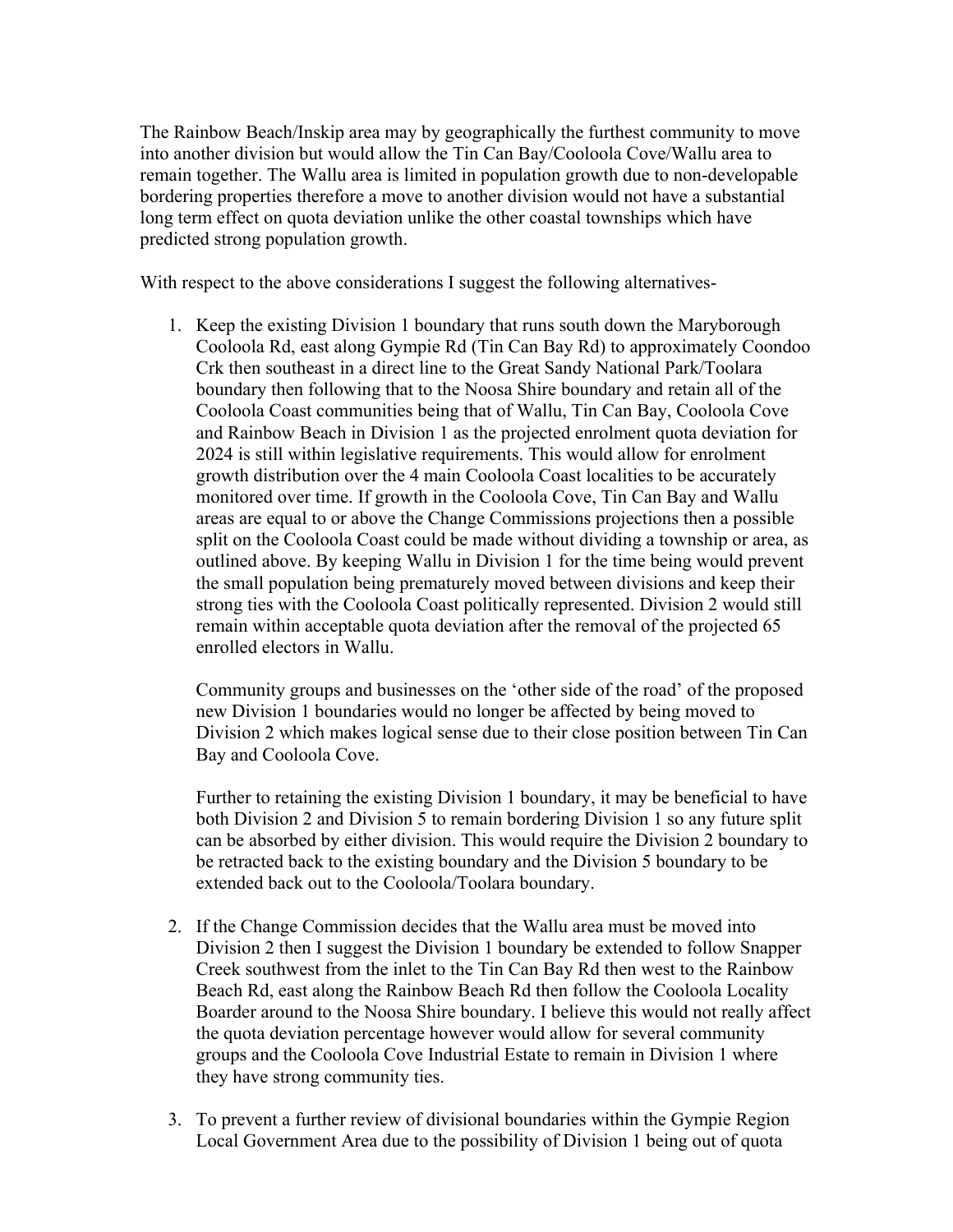in the not too distant future, the Change Commission could re-evaluate the proposed divisional boundaries and split the Cooloola Coast by the two locally defined areas of Rainbow Beach/Inskip and Tin Can Bay/Cooloola Cove/Wallu. This would result in Division 1 retaining Tin Can Bay/Cooloola Cove/Wallu but having to expand northwest along Tin Can Bay Rd to take in eastern areas (Kia Ora/Neerdie) of Division 2 to make up elector enrolment quota to acceptable deviation percentage.

The median average of the sum of Divisions 1, 2, 3, 4 and 5 is 4832; which is very close to the 2024 quota target, indicating the high enrolment quota of Division 1 is preventing the other divisions from obtaining close to quota targets. Divisions 2, 3, 4 and 5 are all projected to be under median quota and share many common boundaries so they could be slightly adjusted amongst themselves to allow for either Division 2 or Division 5 to take in all of Rainbow Beach/Inskip by extending the boundary to take in the Toolara Forestry south of Tin Can Bay Rd and the Great Sandy National Park to Rainbow Beach Rd east to Carland Crk and then follow Carland Crk along the Cooloola Cove Locality Boarder through the centre of the inlet to the Fraser Coast Council boundary.

The Neerdie/Kia Ora area does have some connection to the Cooloola Coast through social, schooling and sporting so a move to Division 1 could be considered acceptable. Also, a Division 1 representative would ordinarily travel by the area on a regular basis to the Gympie township allowing for ease of access. Moving Rainbow Beach/Inskip into another division would still make it geographically separated from the rest of its division (as it is in Division 1) however the area would still hold approximately 20% of the division enrolled electors therefore would remain a substantial population suburb within the new division.

By extending the Division 1 boundary to include country areas and the Division 2 or Division 5 boundary to include coastal areas allows for elected representatives to have access to different environments instead of just one person representing the Coastal area.

Options 1 and 2 will require a further review of divisional boundaries in the not too distant future and Option 3 will significantly split Division 1 and make changes to other current proposed divisional boundaries but keep divisions within quota for longer. I would prefer not to have Option 2 as it will result in Wallu being moved into another division from Tin Can Bay and Cooloola Cove but was included to address the issue of affected community groups and businesses.

If the Change Commission has any questions regarding my observations, references or proposals then please do not hesitate to contact me on the supplied information.